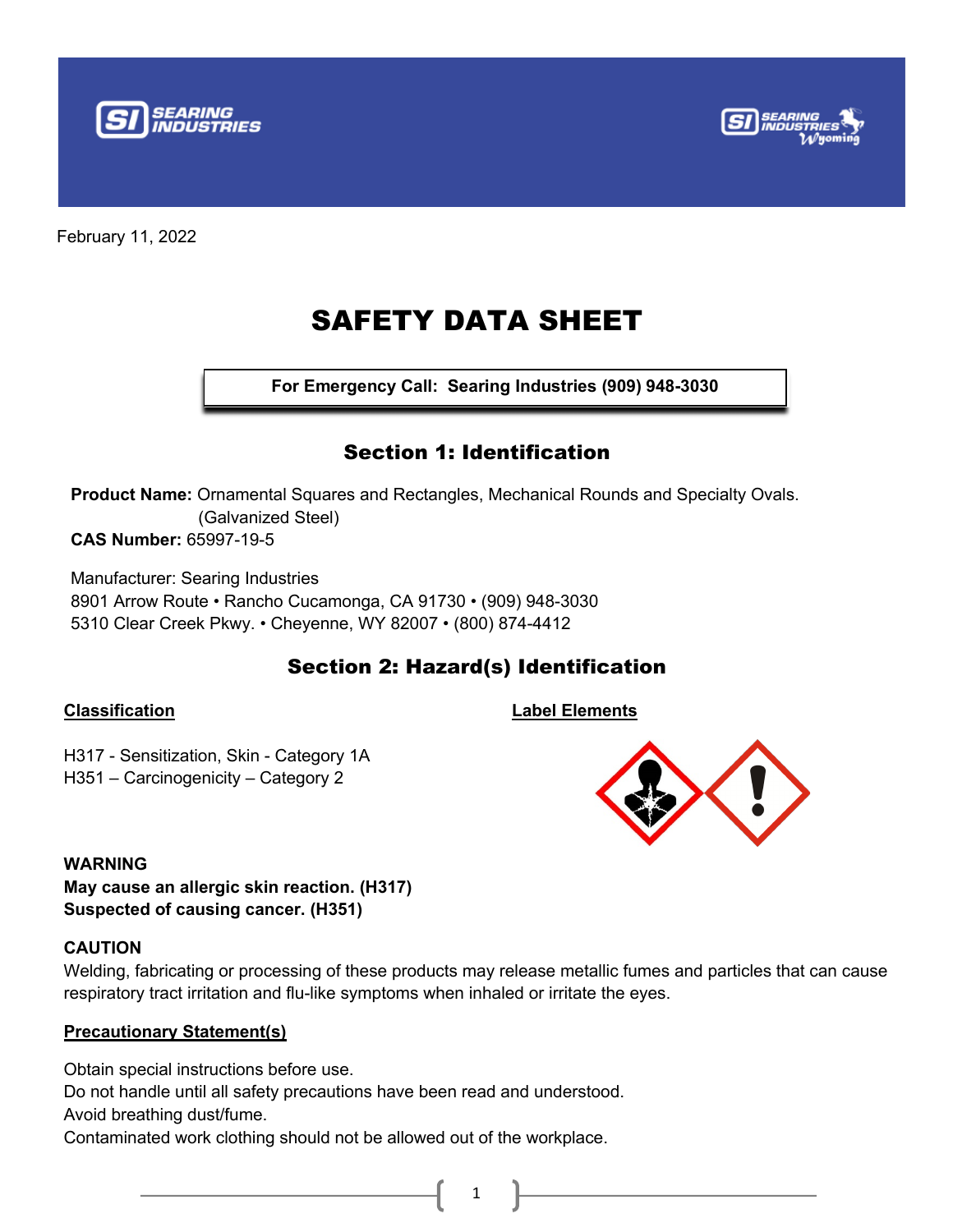



Wear protective gloves when handling.

IF ON SKIN: Wash with plenty of water.

If skin irritation or rash occurs: Get medical advice/attention.

Take off contaminated clothing and wash it before reuse.

If exposed or concerned: Get medical advice/attention.

Wear approved respiratory protection.

| <b>NAME</b>              | % WEIGHT           | <b>CAS NUMBER</b> |  |  |  |
|--------------------------|--------------------|-------------------|--|--|--|
| Iron                     | >97                | 7439-89-6         |  |  |  |
| Manganese                | $0.10 - 1.35$      | 7439-96-5         |  |  |  |
| Copper                   | $0.25$ max         | 7440-50-8         |  |  |  |
| Nickel                   | $0.10$ max         | 7440-02-0         |  |  |  |
| Chromium Alloy           | $0.10 \text{ max}$ | 7440-47-3         |  |  |  |
| Vanadium                 | $0.04$ max         | 7440-62-2         |  |  |  |
| Carbon                   | $0.25$ max         | 7440-44-0         |  |  |  |
| Silicon                  | $0.35$ max         | 7440-21-3         |  |  |  |
| Phosphorus               | $0.025$ max        | 7723-14-0         |  |  |  |
| Sulfur                   | $0.025$ max        | 7704-34-9         |  |  |  |
| Molybdenum               | $0.05$ max         | 7439-98-7         |  |  |  |
| Aluminum                 | $0.08$ max         | 7429-90-5         |  |  |  |
| Columbium                | $0.060$ max        | 7440-03-1         |  |  |  |
| Tin                      | $0.020$ max        | 7440-31-5         |  |  |  |
| Nitrogen                 | $0.012$ max        | 7727-37-9         |  |  |  |
| Titanium                 | $0.080$ max        | 7440-32-6         |  |  |  |
| <b>COATING MATERIALS</b> |                    |                   |  |  |  |
| Zinc                     | >99                | 7440-66-6         |  |  |  |
| Aluminum                 | $0.15 - 0.30$      | 7429-90-5         |  |  |  |
| Lead                     | 0.001-0.015        | 7439-92-1         |  |  |  |

### Section 3: Composition/Information on Ingredients

### Section 4: First-Aid Measures

**EYES:** If irritation or redness develops from dust exposure, move victim away from exposure and into fresh air. Flush eyes with clean water. If symptoms persist, seek medical attention.

**SKIN:** First aid is not normally required. However, it is good practice to wash any material from the skin. **INHALATION:** First aid is not normally required. If breathing difficulties develop, move victim away from source of exposure and into fresh air. Seek immediate medical attention.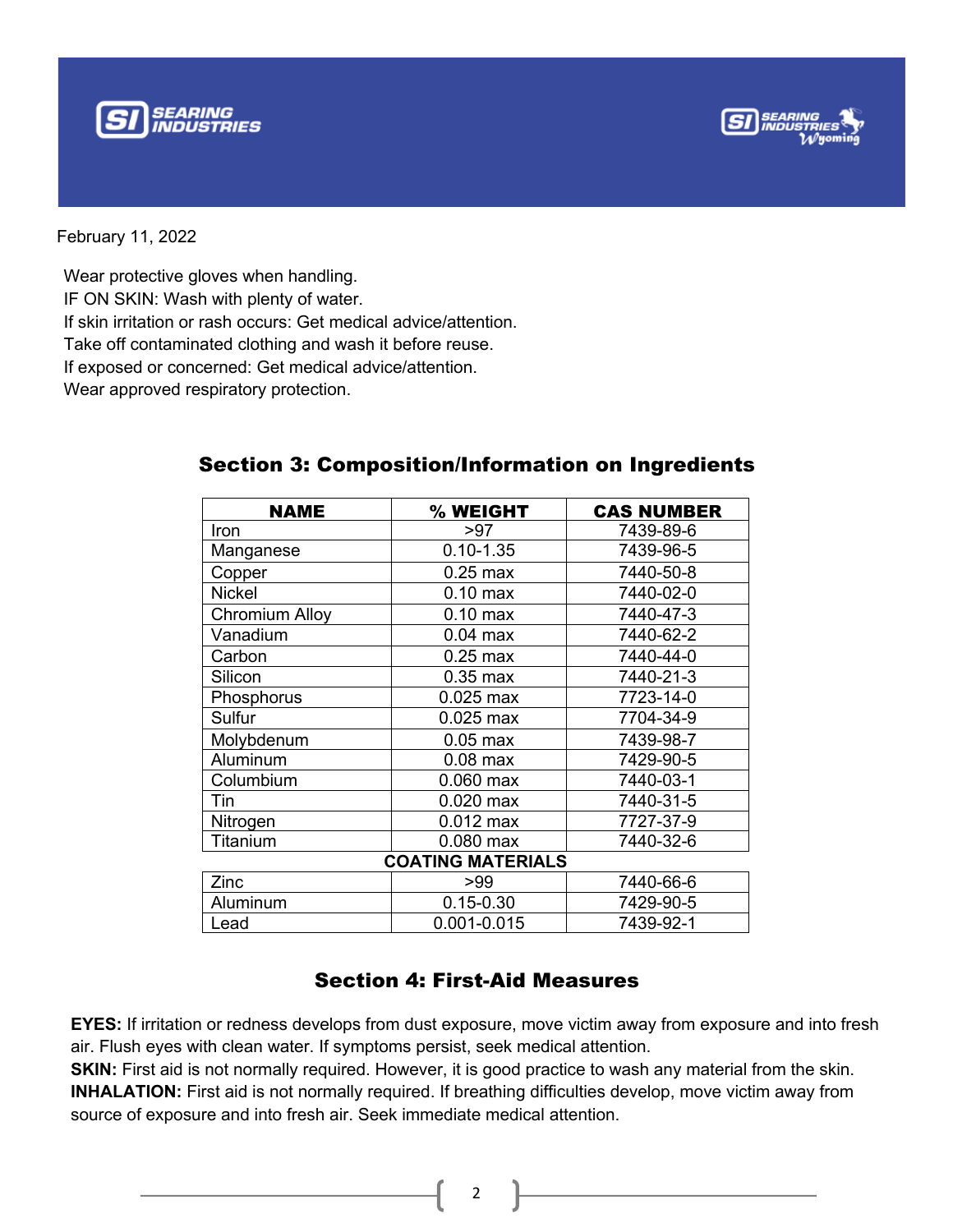



**INGESTION:** First aid is not normally required. However, if dust is swallowed and symptoms develop, seek medical attention.

### Section 5: Fire-Fighting Measures

No unusual fire or explosive hazards are expected. However, dust powder or fumes are flammable or explosive when exposed to heat or flames. For fires involving powder or dust, use dry chemicals, sand, earth, water spray or regular foam.

| <b>NFPA Fire Rating</b> | <b>Health Hazard</b> |          |
|-------------------------|----------------------|----------|
|                         | Flammability         | $0(2^*)$ |
|                         | Reactivity           |          |

**Key:** Least =  $0$ , Slight =  $1$ , Moderate =  $2$ , High =  $3$ , Extreme =  $4$ 

\*If dust is formed

### Section 6: Accidental Release Measures

These products are in solid form. A spill or catastrophic release to the environment of any of the constituents is not possible.

### Section 7: Handling and Storage

These products tolerate a wide variety of indoor and outdoor storage conditions without creating any health or environmental hazards.

These products will react with strong acids resulting in the release of flammable hydrogen gas.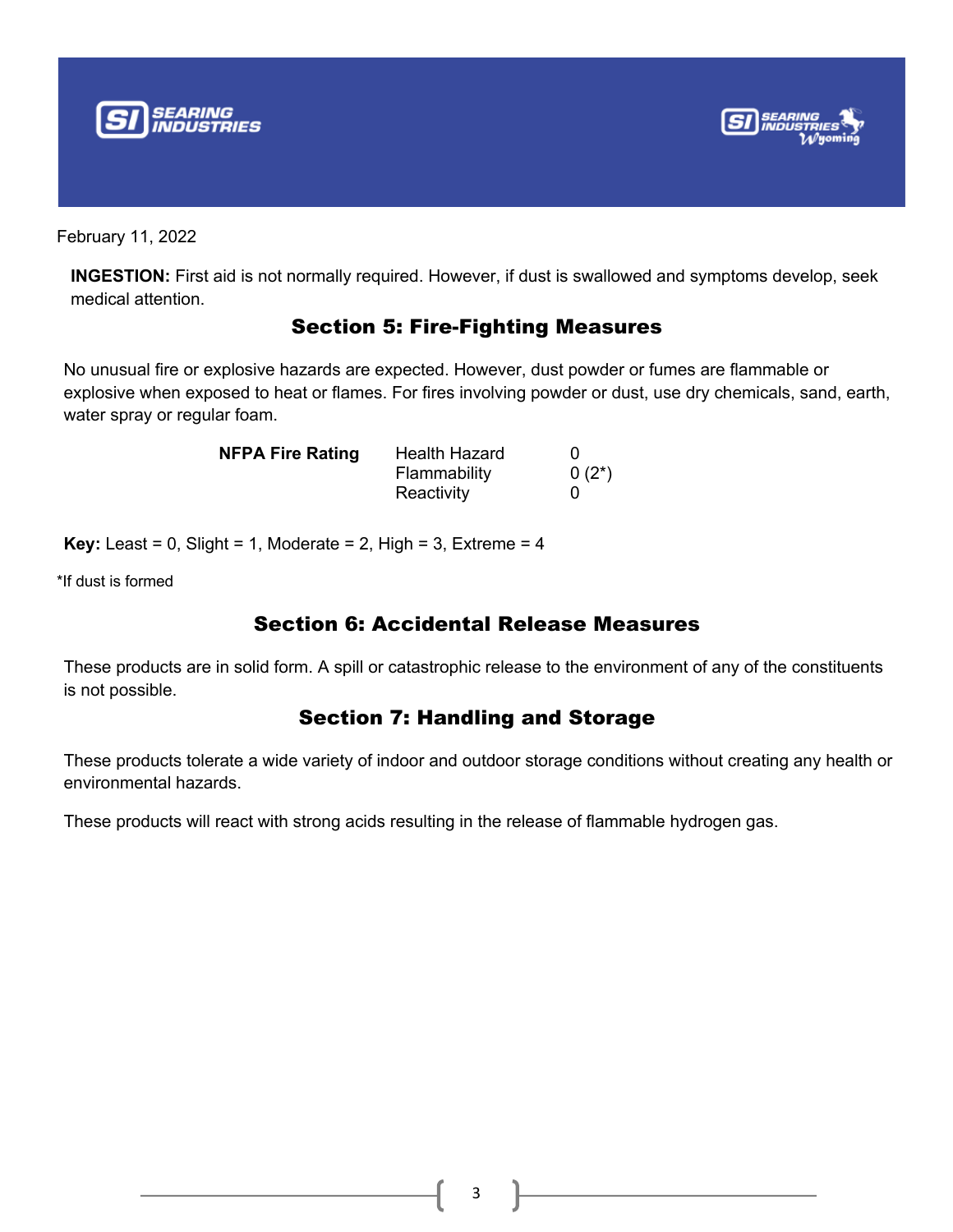



| <b>Component</b>                                      | <b>ACGIH TLV</b>                                                           | <b>ACGIH STEL</b>         | <b>OSHA PEL</b>                                                                                   | <b>OSHA STEL</b>        |
|-------------------------------------------------------|----------------------------------------------------------------------------|---------------------------|---------------------------------------------------------------------------------------------------|-------------------------|
| Particulates, not otherwise<br>specified if generated | 10 mg/m $3$ total<br>3 mg/m <sup>3</sup> respirable                        | None                      | 15 mg/m <sup>3</sup> total<br>5 mg/m <sup>3</sup> respirable                                      | None                    |
| Chromium Alloy                                        | $0.5 \text{ mg/m}^3$                                                       | None                      | 1 mg/m $3$                                                                                        | <b>None</b>             |
| Iron (oxide dust & fume)                              | 5 mg/m <sup>3</sup> - respirable                                           | None                      | 10 mg/m $3$                                                                                       | <b>None</b>             |
| Manganese                                             | $0.02$ mg/m <sup>3</sup> - respirable<br>0.1 mg/m <sup>3</sup> - inhalable | None                      | None                                                                                              | 5 mg/ $m3$<br>(CEILING) |
| Nickel                                                | 1.5 mg/m <sup>3</sup><br>$0.2 \text{ mg/m}^3$ (insoluble)                  | None                      | 1 mg/m $3$                                                                                        | None                    |
| Zinc (Oxide)                                          | 2 mg/m <sup>3</sup> - respirable                                           | 10 mg/m $3$<br>respirable | 15 mg/m <sup>3</sup> (Oxide) Total<br>5 mg/m <sup>3</sup> (Oxide) respirable<br>5 mg/m $3$ (Fume) | None                    |

### Section 8: Exposure Controls/Personal Protection

### PERSONAL PROTECTION:

**RESPIRATORY:** NIOSH/MSHA-approved dust and fume respirators should be used to avoid excessive inhalation of particulate. Appropriate respirator selection depends on the magnitude of exposure. **SKIN:** Protective gloves should be worn as required for welding, burning, or handling operations. **EYE:** Use safety glasses or goggles for welding, burning, sawing, brazing, grinding, or machining operations. **VENTILATION:** Local exhaust ventilation should be provided when welding, burning, sawing, brazing, grinding, or machining to prevent excessive dust or fume exposure.

### Section 9: Physical and Chemical Properties

**Appearance:** Metallic gray **Upper/Lower flammability or explosive limits:** Will not combust **Odor:** Odorless **Vapor pressure:** Not applicable **Physical State:** Solid **Melting Point:** 2750°F **Solubility in water:** Insoluble **Specific Gravity:** 7.85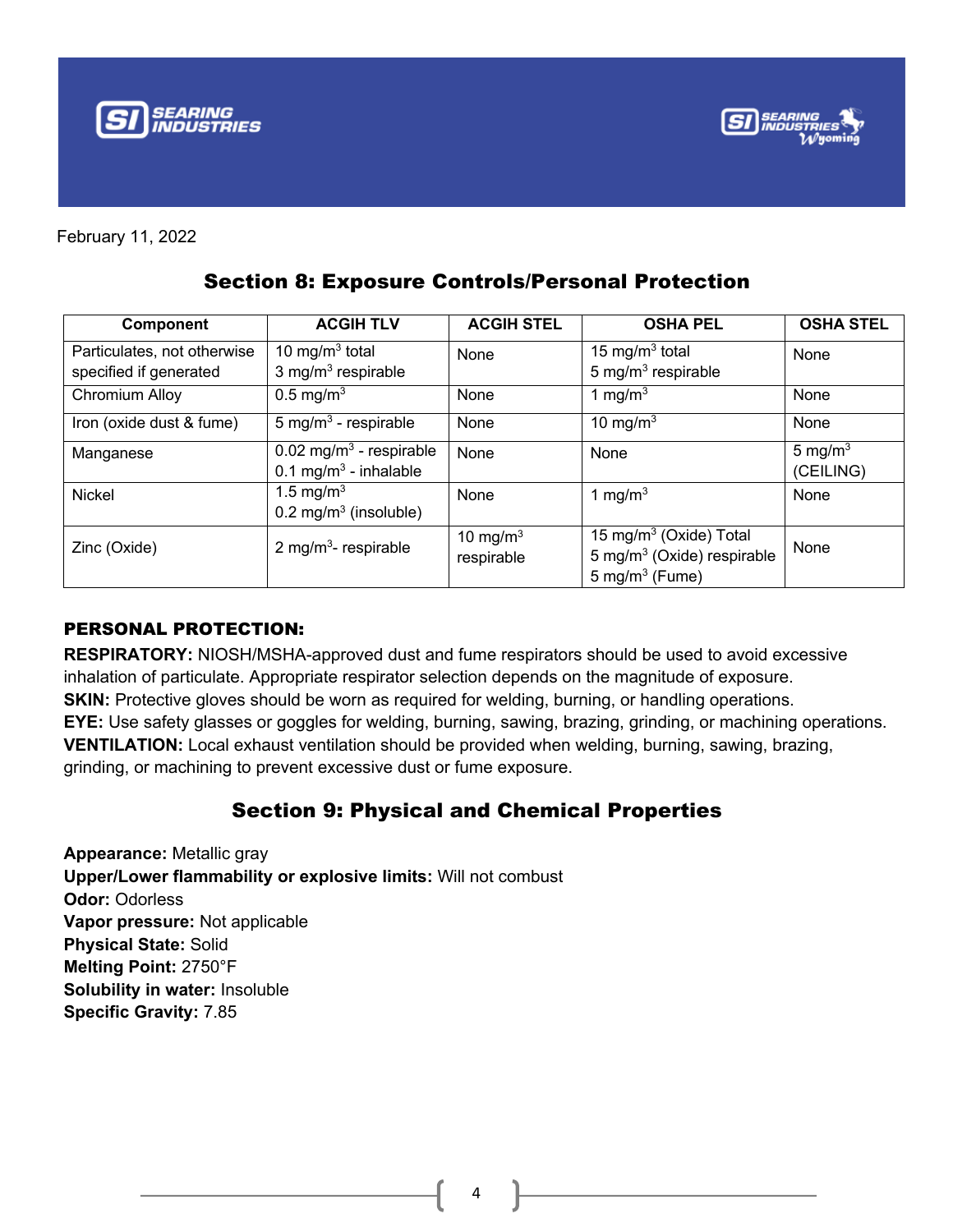



# Section 10: Stability and Reactivity

**Stability:** Stable under normal conditions of storage and handling. **Conditions to avoid:** Storage near strong oxidizers. **Incompatibility:** Avoid contact with strong oxidizers. **Hazardous Decomposition Products:** Thermal decomposition may release hazardous metal fumes. **Hazardous Polymerization:** Not applicable.

# Section 11: Toxicological Information

Information on the Toxicological Effects of Substances / Mixture

| <b>Acute Toxicity</b>  | <b>Hazard</b> | LC50/LD50 Data        |
|------------------------|---------------|-----------------------|
| <b>Inhalation</b>      | Non-hazardous | LC50 $>5$ mg/l (dust) |
| <b>Skin Absorption</b> | Non-hazardous | LD50>2000 mg/kg       |
| Ingestion              | Non-hazardous | LD50>5000 mg/kg       |

Note: Steel products, under normal conditions, do not present an inhalation, ingestion, or skin hazard. However, operations such as welding, grinding, sawing and burning, which may cause airborne particulates or fume formation, may present a health hazard.

**Skin Corrosion / Irritation:** Contact with dusts or particulates produced by cutting, welding, or grinding may be abrasive and cause mild irritation to the skin. Particulates may cause a red-brown pigmentation of the skin following repeated exposure.

**Serious Eye Damage / Irritation:** Contact with dusts or particulates produced by cutting, welding or grinding may be abrasive and cause irritation to the eyes and cause stinging, watering and redness.

**Signs and Symptoms:** Effects of overexposure may include irritation of the nose, throat, and digestive tract. **Respiratory Sensitization:** Not expected to be a respiratory sensitizer.

**Cancer:** No information available on the cancer hazard of this material. However, nickel, a component, has been identified as a cancer hazard.

**Reproductive Toxicity:** No Information available on the reproductive hazard of this material. However, manganese, a component, has demonstrated some effects on the male reproductive system. These effects are not sufficient enough to classify the material as a reproductive hazard.

**Specific Target Organ Toxicity (Single Exposure):** Not expected to cause effects from single exposure.

**Specific Target Organ Toxicity (Repeated Exposure):** Not expected to cause organ effects from repeated exposure. Although Nickel has effects on the respiratory system, it is in this material below 1%.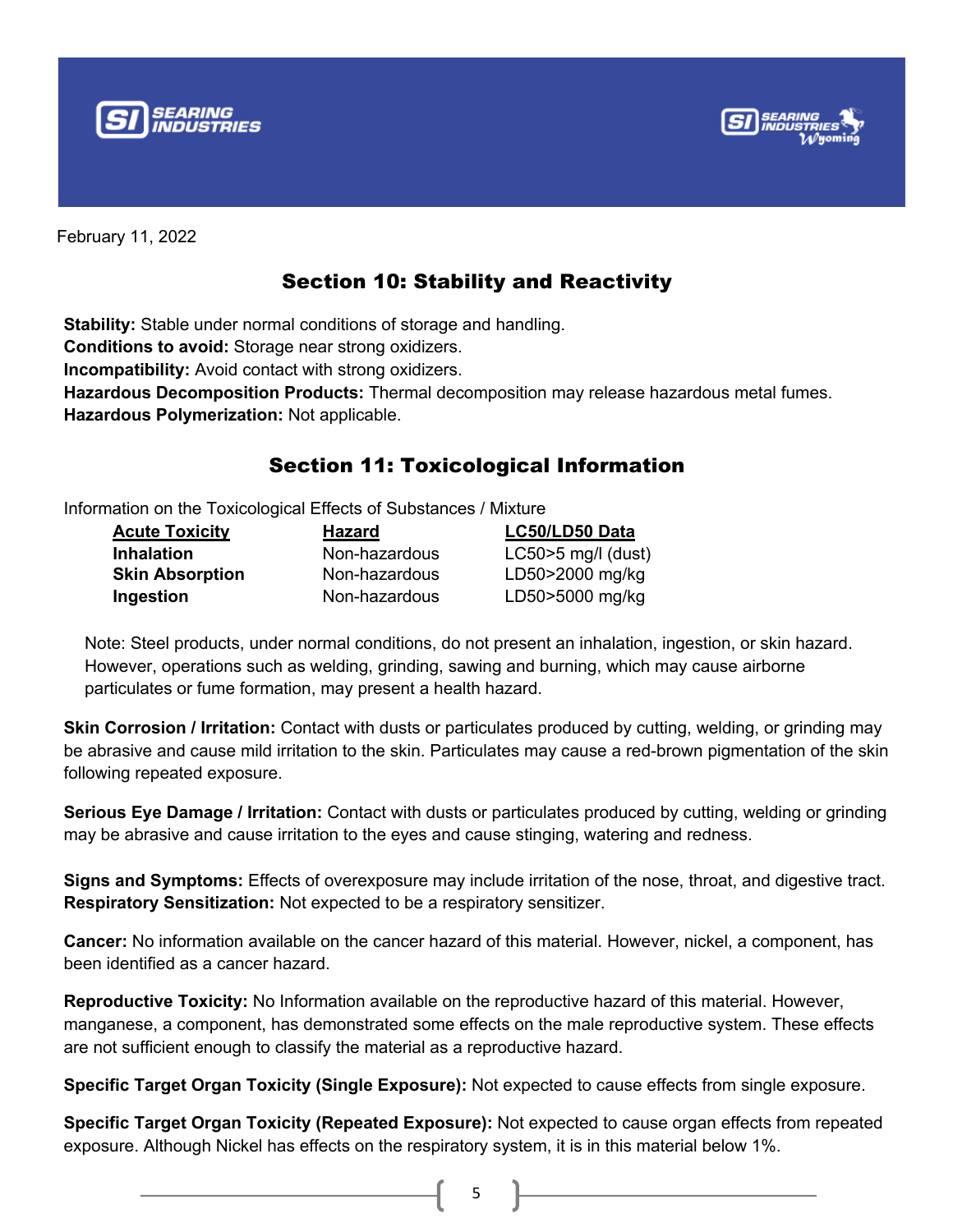



**Aspiration Hazard:** Not applicable.

#### **Manganese CAS # 7439-96-5**

Repeated administration of manganese resulted in limited evidence of male reproductive effects in laboratory animals. The adverse effects included decreased spermatids, spermatocytes and degeneration of seminiferous tubules. Chronic administration of certain inorganic manganese salts has resulted in limited evidence of central nervous system effects in laboratory animals. The effects included degenerative changes in basal ganglionic cells. These effects do not meet the criteria for classifying it as a reproductive toxicant.

#### **Nickel CAS # 7440-02-0**

There is limited evidence in animals for the carcinogenicity of metallic nickel, nickel monoxides, nickel hydroxides and crystalline nickel sulfides, and limited evidence in animals for other nickel compounds (e.g., alloys, arsenides and nickel carbonyl). Occupational exposure has been associated with cancer of the lung and nasal cavity. Nickel and nickel compounds have been identified as carcinogens by NTP and IARC.

#### **Welding Fumes**

Welding fumes may be different in composition from the original welding product, with the chief component being ordinary oxides of metal being welded. Chronic health effects (including cancer) have been associated with the fumes and dusts of individual component metals, and welding fumes as a general category have been listed by IARC as a carcinogen. There is also limited evidence that welding fumes may cause adverse reproductive and fetal effects. Evidence is stronger where welding materials contain known reproductive toxicants.

This material/product contains chemicals known to the State of California to cause cancer and/or reproductive toxicity that may be released during welding.

### Section 12: Ecological Information

This material is not classified as hazardous to the aquatic environment. Components greater than or equal to 1% are not classified as hazardous.

### Section 13: Disposal Considerations

The generator of waste is always responsible for making proper hazardous waste determinations and needs to consider state and local requirements in addition to federal regulations.

These products, as well as any scrap material generated from their use, are usually recycled and reused. This material, if discarded as produced, is considered to be non-hazardous under RCRA. Along with properly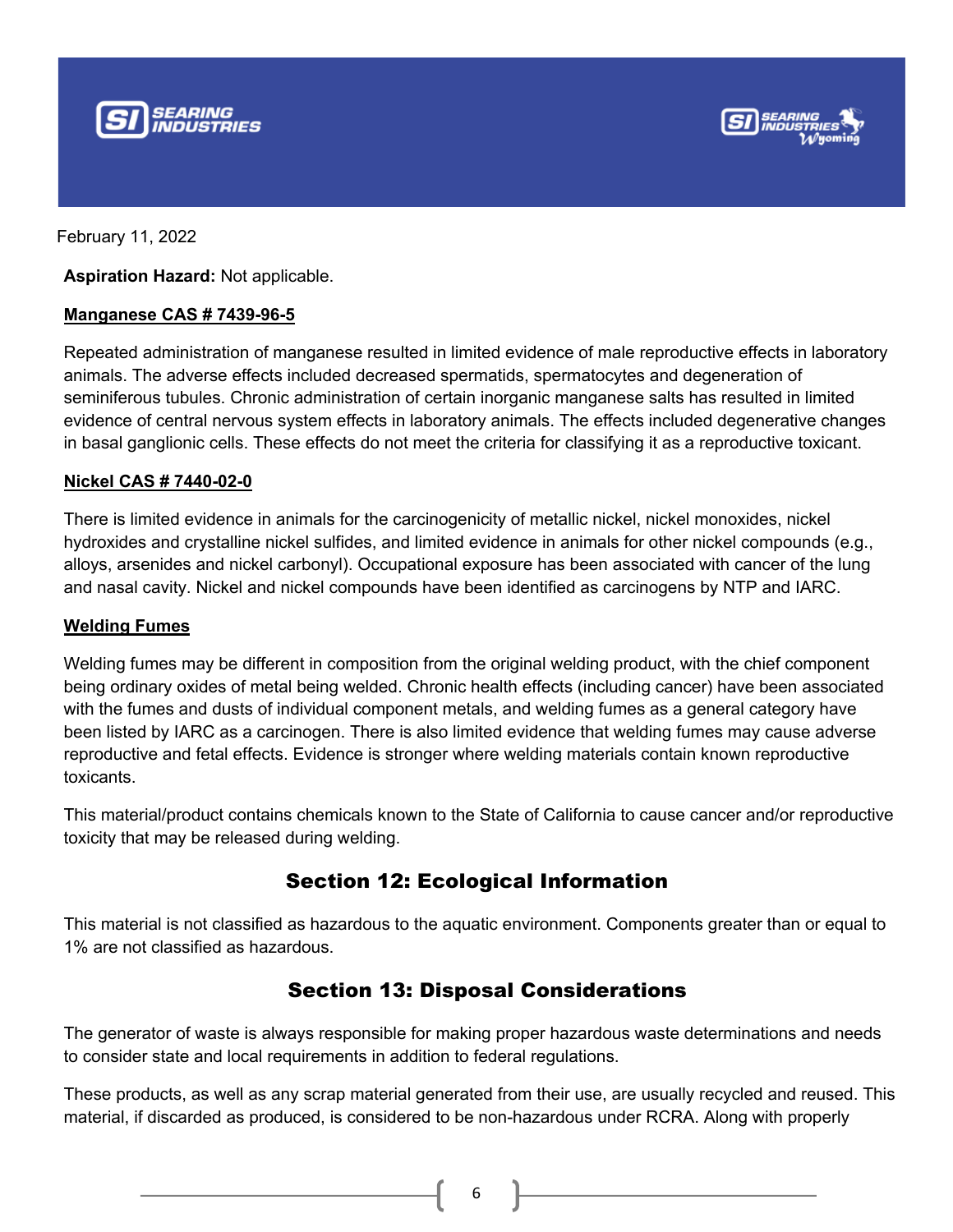



characterizing all waste materials, consult state and local regulations regarding the proper disposal of this material.

### Section 14: Transportation Information

Transportation of these products is not regulated under the U.S. Department of Transportation Hazardous Materials Regulations, or by the United Nations Recommendations on the Transport of Dangerous Goods.

| <b>Component</b>  | <b>TSCA</b><br>inventory | <b>DSL</b> | <b>SARA 313</b><br>(Deminimis) | <b>SARA</b><br>302 | <b>SARA</b><br>304 | <b>CERCLA</b><br><b>RQ</b> | <b>CAA 112(r)</b>              | <b>CA Prop</b><br>65 |
|-------------------|--------------------------|------------|--------------------------------|--------------------|--------------------|----------------------------|--------------------------------|----------------------|
| Aluminum          | X                        | X          | X(1%)                          | ---                | ---                | ---                        | ---                            | ---                  |
| Carbon            | X                        | X          | ---                            | ---                | ---                |                            |                                |                      |
| Chromium<br>Alloy | X                        | $\times$   | X(1%)                          |                    | X                  | 5000                       | X as<br>Chromium<br>Compounds  |                      |
| Columbium         | X                        | X          | ---                            | ---                | ---                | ---                        | ---                            | --                   |
| Copper            | X                        | X          | X(1%)                          | ---                | X                  | 5000                       | ---                            | ---                  |
| Iron              | X                        | X          | ---                            | ---                | ---                | ---                        | ---                            |                      |
| Manganese         | X                        | X          | X(1%)                          |                    | ---                | ---                        | X as<br>Manganese<br>Compounds |                      |
| Molybdenum        | X                        | X          | ---                            | ---                | ---                | ---                        | ---                            | ---                  |
| Nickel            | X                        | X          | $X(0.1\%)$                     | ---                | X                  | 100                        | X as Nickel<br>Compounds       | X                    |
| Nitrogen          | X                        | X          | ---                            | ---                | ---                | ---                        | ---                            | ---                  |
| Phosphorus        | X                        | X          | X(1%)                          | X                  | X                  | 1                          | X                              | ---                  |
| Silicon           | X                        | X          | ---                            | ---                | ---                | ---                        | ---                            | ---                  |
| Sulfur            | X                        | X          | ---                            | ---                | ---                | ---                        | ---                            | ---                  |
| Tin               | X                        | X          | ---                            | ---                | ---                | ---                        | ---                            | ---                  |
| Titanium          | X                        | X          | ---                            | ---                | ---                | ---                        | ---                            | ---                  |
| Vanadium          | X                        | X          | *X (1%)                        | ---                | ---                | ---                        | ---                            |                      |
| Zinc              | X                        | X          | X(1%)                          | ---                | X                  | 1000                       | ---                            |                      |

### Section 15: Regulatory Information

**\*Except when used in alloys**

WARNING: This product can expose you to chemicals including nickel, which is known to the State of California to cause cancer, and chromium (hexavalent compounds) from welding fumes, which is known to the State of California to cause cancer, birth defects or other reproductive harm. For more information, go to www.P65Warnings.ca.gov.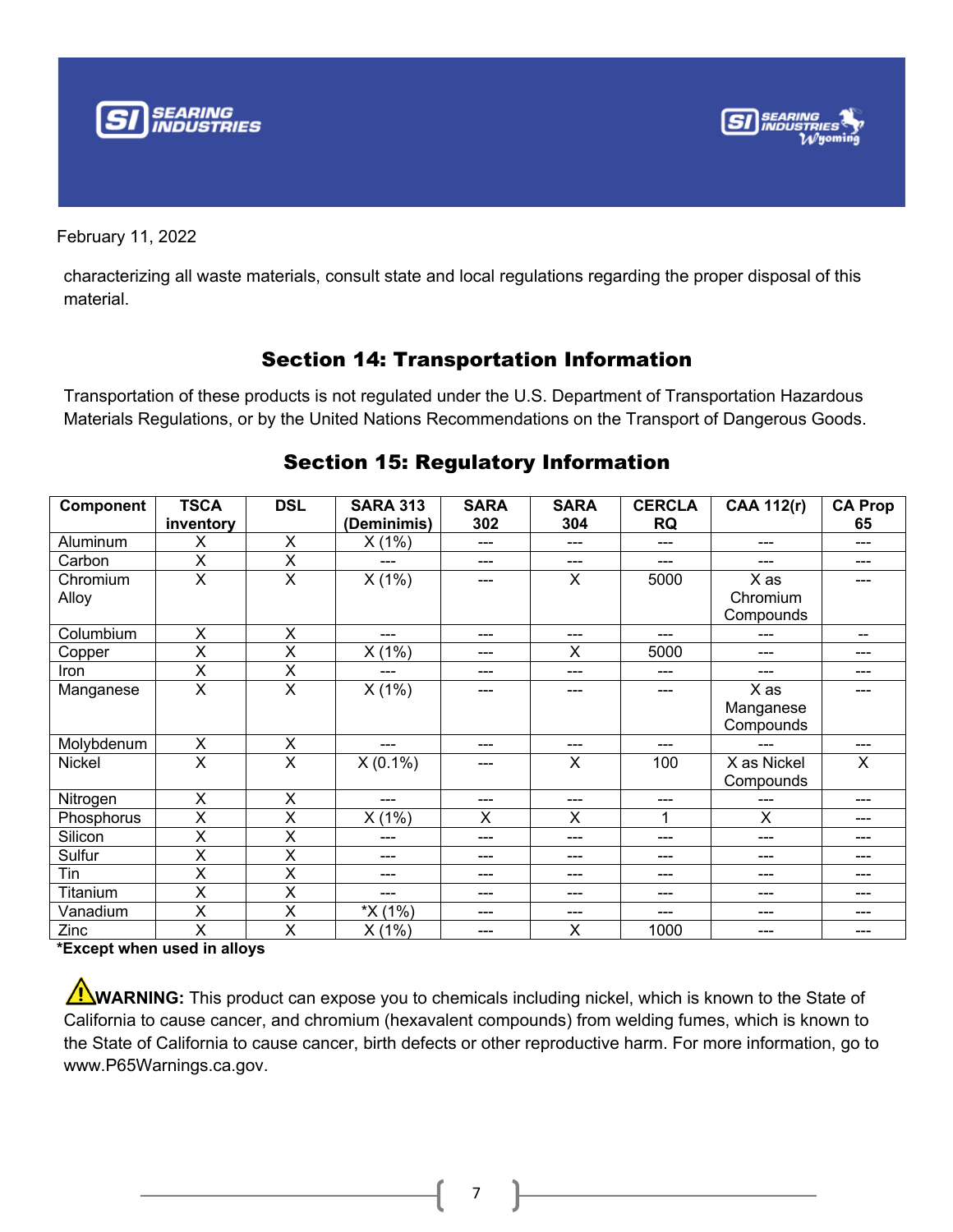



**Sections 311/312:** This product has been reviewed according to the EPA "Hazard Categories" promulgated under Sections 311 and 312 of SARA Title III and is considered, under applicable definitions, to meet the following categories:

Acute: No Chronic: Yes Fire: No Pressure Hazard: No Reactivity: No

This material has not been identified as a carcinogen by NTP, IARC or OSHA.

#### **U.S. FEERAL REGULATIONS:**

**OSHA:** These products are not classified as Hazardous Substances under 29 CFR 1900.1200 **TSCA:** All ingredients appear on inventory. **CERCLA:** While alloys are listed, a release above reportable thresholds is unlikely.

**SARA TITLE III, Sections 302, 311/312:** Not applicable to these products.

These products contain toxic chemicals which are subject to the reporting requirements of **Section 313** of **SARA TITLE III** of 1986 and **40CFR part 372**. The following chemicals contained in this material are subject to the reporting requirements of Section 313:

| <b>Chemical</b>       | <b>CAS Number</b> | <b>Typical Weight Percentage</b> |
|-----------------------|-------------------|----------------------------------|
| Aluminum              | 7429-90-5         | $0.08$ max                       |
| <b>Chromium Alloy</b> | 7440-47-3         | $0.10$ max                       |
| Copper                | 7440-50-8         | $0.25$ max                       |
| Lead                  | 7439-92-1         | 0.001-0.015                      |
| Manganese             | 7439-96-5         | $0.10 - 1.35$                    |
| <b>Nickel</b>         | 7440-02-0         | $0.10$ max                       |
| Phosphorus            | 7723-14-0         | $0.025$ max                      |
| Vanadium              | 7440-62-2         | $0.04$ max                       |
| Zinc (from coating)   | 7440-66-6         | >99                              |

### Section 16: Documentary Information

Issue Date: February 11, 2022 Previous Issue Date: January 27, 2021 Reason for Revision: Periodic review. No major changes.

This product is typically coated with an oil to prevent oxidation. Hazards associated with exposure to the oil are not covered on this SDS. An accompanying SDS specific to the hazards associated with the oil must be used with this SDS. If the oil SDS is not included with this SDS, contact Searing Industries for a copy of the oil SDS.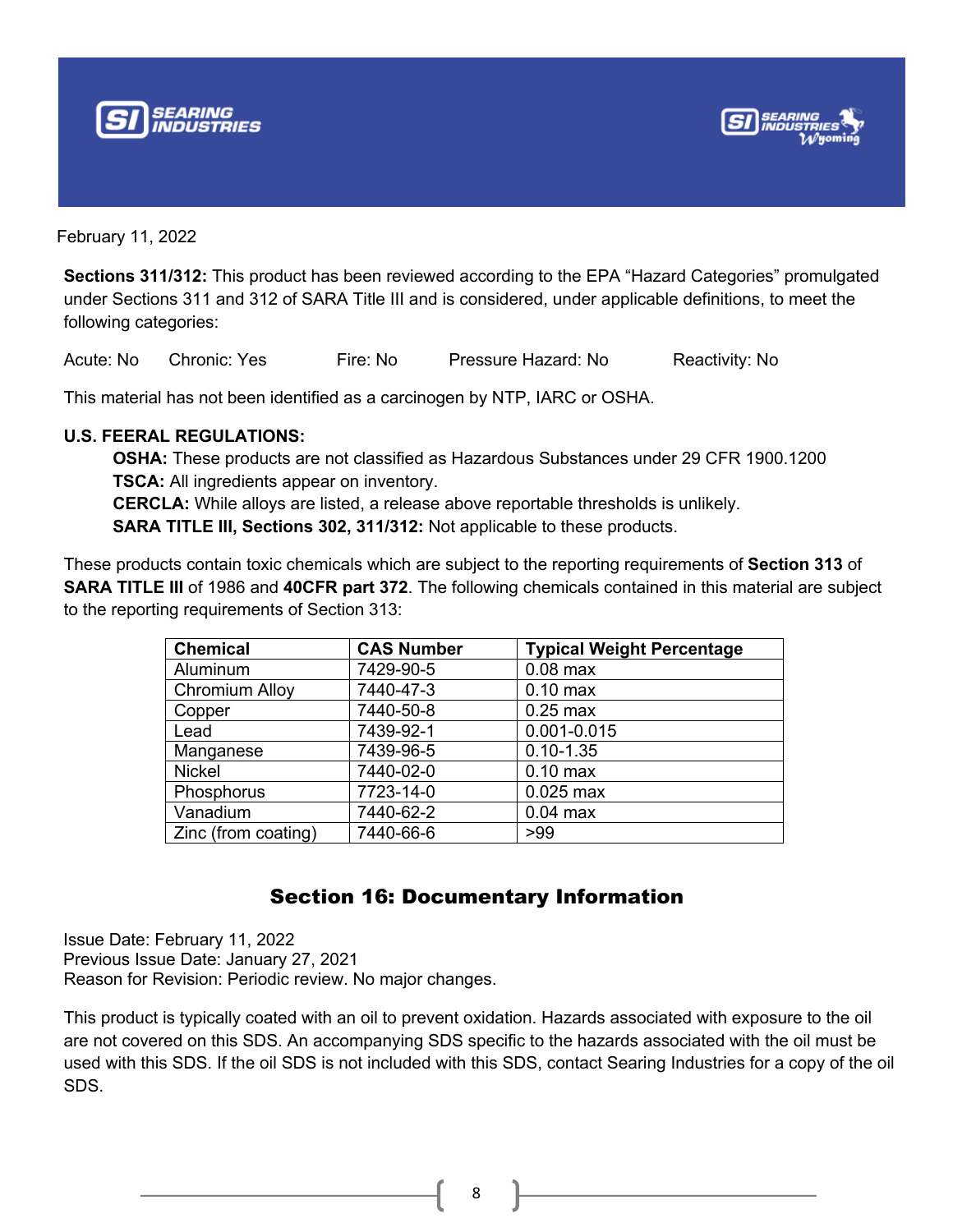



Lead, cadmium, mercury, chromium VI, PBB' or PBDE's are not present in the steel sheet or zinc coating. Cr VI can be added as a surface treatment only upon customer direction; All other coating treatment options are ROHS, REACH and LBC (Living building Challenge) compliant. No 3TG (3TG = Tin, tungsten, tantalum, gold) elements are sourced, required, or contained necessary to the manufacture of Galvanized steel products

The information in this document is believed to be correct as of the date issued. However, no warranty of merchantability, fitness for any particular purpose, or any other warranty is expressed or is to be implied regarding the accuracy or completeness of this information, the results to be obtained from the use of this information or the product, the safety of this product, or the hazards related to its use. This information and the product are furnished on the condition that the person receiving them shall make his own determination as to the suitability of the product for his particular purpose and on the condition that he assumes the risk of his use thereof.

### Section 1: Identification

**Product Name:** Rustilo DW 90 HF **SDS #:** 468914 **Historic SDS #:** 09081 **Code:** 468914-US03 **Product Use:** Corrosion preventative. For specific application advice see appropriate Technical Data Sheet or consult the company representative.

**Manufacturer:** Castrol Industrial North America, Inc. 150 W. Warrenville Road Naperville, IL 60563

EMERGENCY SPILL INFORMATION: 1 (800) 424-9300 CHEMTREC (USA)

### Section 2: Hazards Identification

**OSHA/HCS status:** This material is considered hazardous by the OSHA Hazard Communication Standard (29 CFR 1910.1200).

**Classification:** ASPIRATION HAZARD - Category 1

**Label Elements:**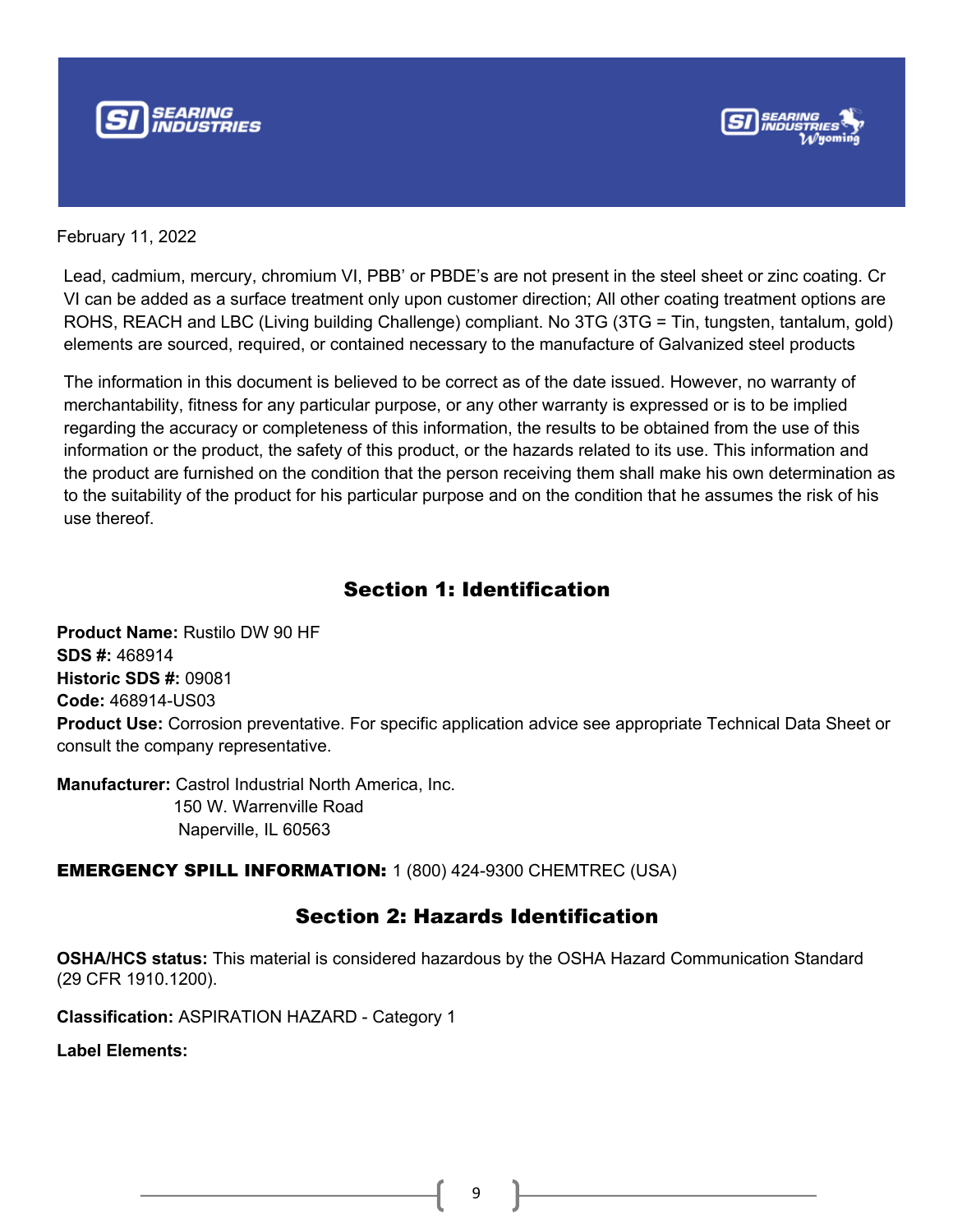





DANGER **May be fatal if swallowed and enters airways.**

#### **Precautionary Statements**

IF SWALLOWED: Immediately call a POISON CENTER or physician. Do NOT induce vomiting. Store locked up.

Dispose of contents and container in accordance with all local, regional, national and international regulations.

**Hazards not otherwise classified:** Defatting to the skin.

### Section 3: Composition/Information on ingredients

Mixture of highly refined mineral oil additives.

| <b>Ingredient Name</b>                                                | <b>CAS Number</b> | Percentage  |
|-----------------------------------------------------------------------|-------------------|-------------|
| Lubricating oils (petroleum), C15-30, hydrotreadted neutral oil-based | 72623-86-0        | ' ≥50 - ≤75 |
| Distillates (petroleum), hydrotreated heavy naphthenic                | 64742-52-5        | ≥25 - ≤50   |
| Calcium bis(dinonylnaphthalenesulphonate)                             | 57855-77-3        | $\leq 5$    |
| Distillates (petroleum), solvent-dewaxed light paraffinic             | 64742-56-9        | -≤3         |
| Amine neutralized amino carboxylic acids                              | Not available     | -≤3         |
| 2-(2-butoxyethoxy)ethanol                                             | 112-34-5          | ≤1.6        |

Any concentration shown as a range is to protect confidentiality or is due to batch variation.

There are no additional ingredients present which, within the current knowledge of the supplier and in the concentrations applicable, are classified as hazardous to health or to the environment and hence require reporting in this section.

Occupational exposure limits, if available, are listed in Section 8.

### Section 4: First Aid Measures

**Eye Contact:** In case of contact, immediately flush eyes with plenty of water for at least 15 minutes. Eyelids should be held away from the eyeball to ensure thorough rinsing. Check for and remove any contact lenses. Get medical attention.

**Skin Contact:** Wash skin thoroughly with soap and water or use recognized skin cleanser. Remove contaminated clothing and shoes. Wash clothing before reuse. Clean shoes thoroughly before reuse. Get medical attention if symptoms occur.

**Inhalation:** If inhaled, remove to fresh air. Get medical attention if symptoms occur.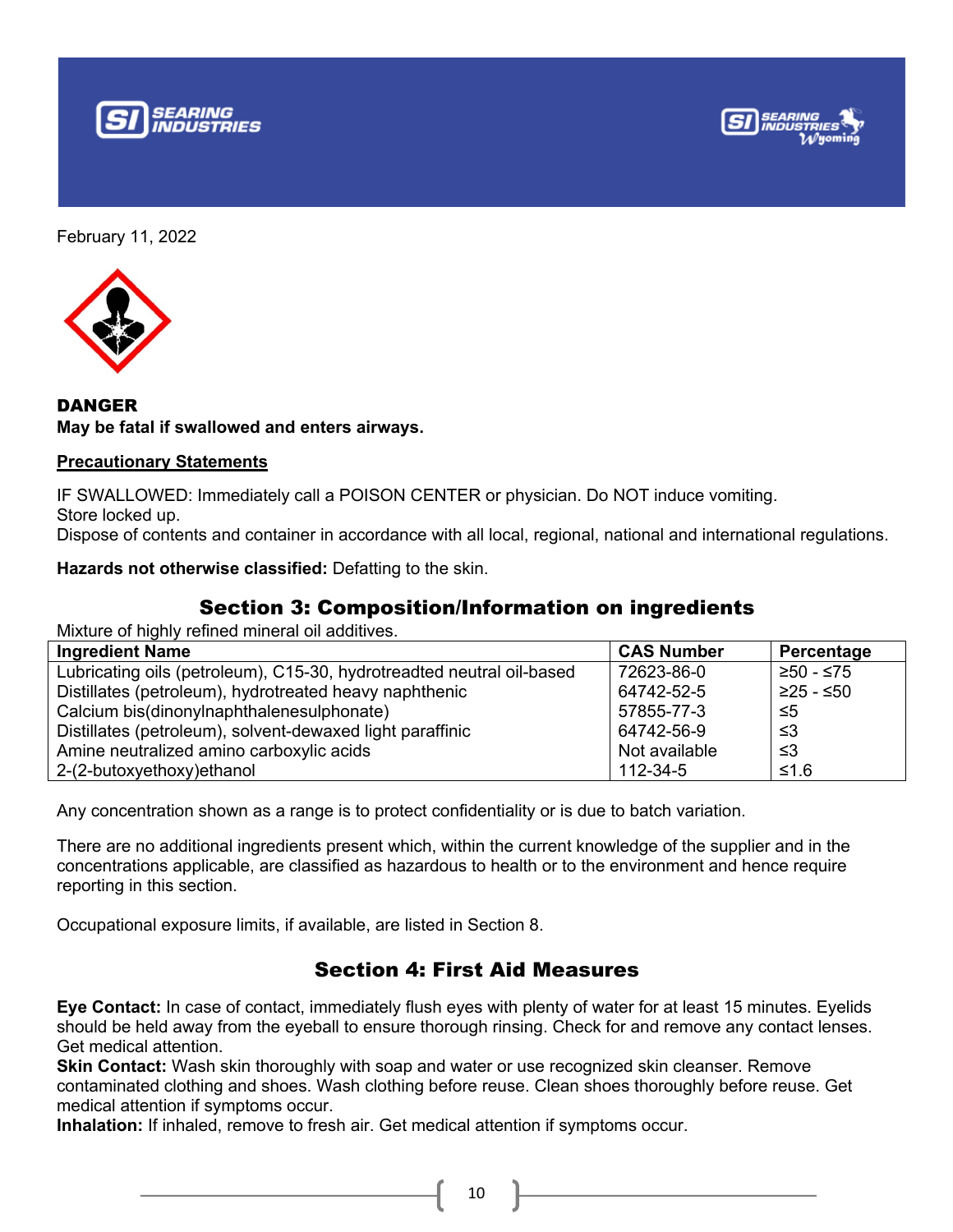



**Ingestion:** Do not induce vomiting. Never give anything by mouth to an unconscious person. If unconscious, place in recovery position and get medical attention immediately. Aspiration hazard if swallowed. Can enter lungs and cause damage. Get medical attention immediately.

**Protection of the first-aiders:** No action shall be taken involving any personal risk or without suitable training. It may be dangerous to the person providing aid to give mouth-to-mouth resuscitation.

**Most important symptoms/effects, acute and delayed:** See Section 11 for more detailed information on health effects and symptoms.

**Notes to physician:** Treatment should in general be symptomatic and directed to relieving any effects. Product can be aspired on swallowing or following regurgitation of stomach contents, and can cause severe and potentially fatal chemical pneumonitis, which will require urgent treatment. Because of the risk of aspiration, induction of vomiting and gastric lavage should be avoided. Gastric lavage should be undertaken only after endotracheal intubation. Monitor for cardiac dysrhythmias.

**Specific treatments:** No specific treatment.

### Section 5: Fire Fighting Measures

In case of fire, use foam, dry chemical or carbon dioxide extinguisher or spray. Do not use water jet. In a fire or if heated, a pressure increase will occur and the container may burst. Combustion products may include the following: Carbon Dioxide, Carbon Monoxide, Sulfur Oxides, and Metal Oxide.

Swarf fires - Neat metal working oils may fume, thermally decompose or ignite if they come into contact with red hot swarf. To minimise the generation of red hot swarf ensure that a sufficient flow of oil is correctly directed to the cutting edge of the tool to flood it throughout cutting operations. As an additional precaution swarf should be regularly cleared from the immediate area to prevent the risk of fire. In a fire or if heated, a pressure increase will occur and the container may burst.

Combustion products may include the following: metal oxide/oxides carbon oxides (CO, CO2) (carbon monoxide, carbon dioxide) sulfur oxides (SO, SO2 etc.)

Promptly isolate the scene by removing all persons from the vicinity of the incident if there is a fire. No action shall be taken involving any personal risk or without suitable training. Fire fighters should wear positive pressure self-contained breathing apparatus (SCBA) and full turnout gear.

### Section 6: Accidental Release Measures

**Non-Emergency Personnel:** No action shall be taken involving any personal risk or without suitable training. Evacuate surrounding areas. Keep unnecessary and unprotected personnel from entering. Do not touch or walk through spilled material. Avoid breathing vapor or mist. Provide adequate ventilation. Put on appropriate personal protective equipment. Floors may be slippery; use care to avoid falling. Contact emergency personnel.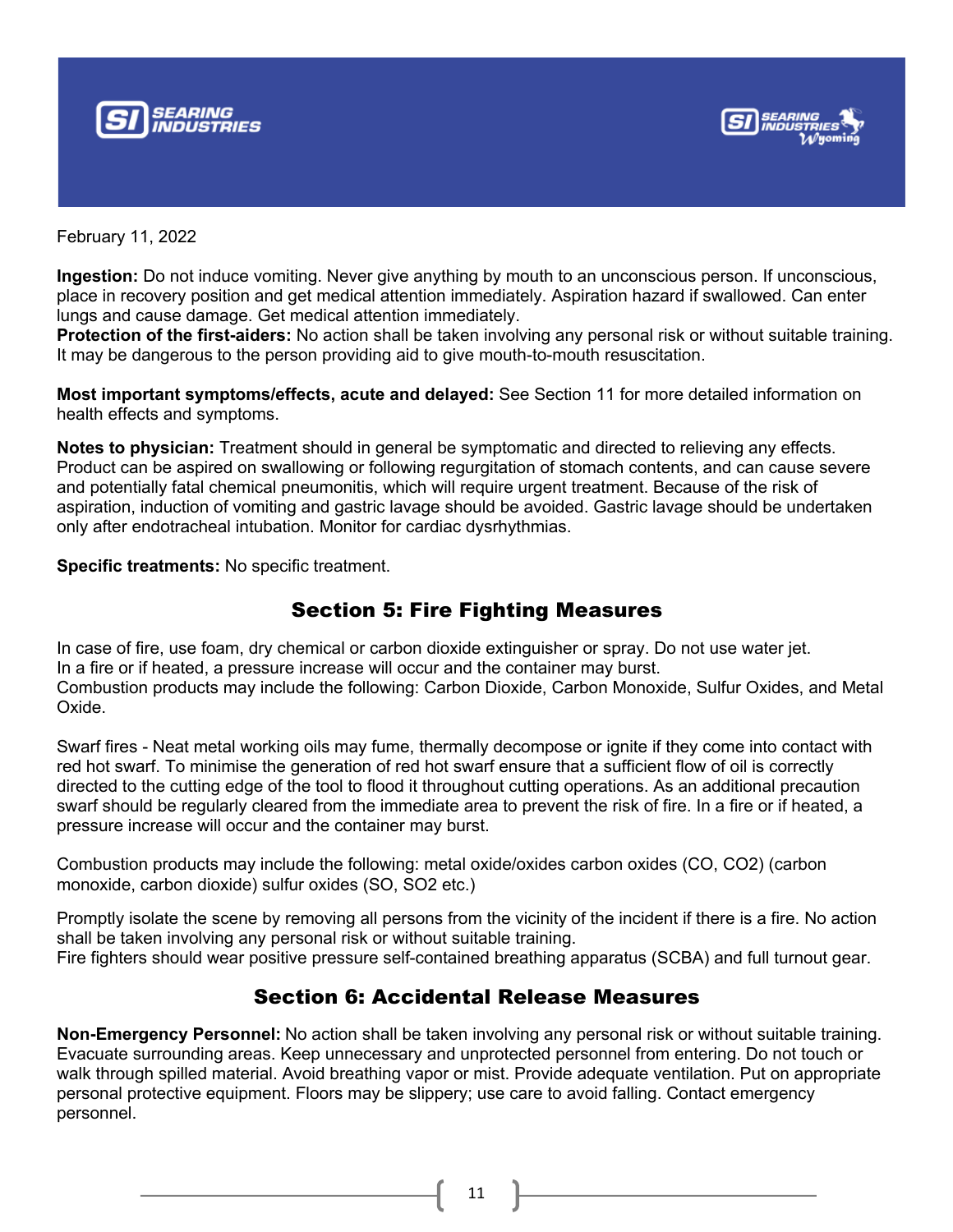



**Emergency Responders:** Entry into a confined space or poorly ventilated area contaminated with vapor, mist or fume is extremely hazardous without the correct respiratory protective equipment and a safe system of work. Wear self-contained breathing apparatus. Wear a suitable chemical protective suit and chemical resistant boots.

**Environmental precautions:** Avoid dispersal of spilled material and runoff and contact with soil, waterways, drains and sewers. Inform the relevant authorities if the product has caused environmental pollution (sewers, waterways, soil or air).

#### **Containment and cleaning up**

**Small Spill:** Stop leak if without risk. Move containers from spill area. Absorb with an inert material and place in an appropriate waste disposal container. Dispose of via a licensed waste disposal contractor.

**Large Spill:** Stop leak if without risk. Move containers from spill area. Approach release from upwind. Prevent entry into sewers, water courses, basements or confined areas. Contain and collect spillage with noncombustible, absorbent material e.g. sand, earth, vermiculite or diatomaceous earth and place in container for disposal according to local regulations. Contaminated absorbent material may pose the same hazard as the spilled product. Dispose of via a licensed waste disposal contractor.

### Section 7: Handling and Storage

**Protective measures:** Put on appropriate personal protective equipment (see Section 8). Do not swallow. Aspiration hazard if swallowed. Can enter lungs and cause damage. Never siphon by mouth. Avoid contact with eyes, skin and clothing. Avoid breathing vapor or mist. Keep in the original container or an approved alternative made from a compatible material, kept tightly closed when not in use. Empty containers retain product residue and can be hazardous. Do not reuse container. Concentrations of mist, fumes and vapors in enclosed spaces may result in the formation of explosive atmospheres. Excessive splashing, agitation or heating must be avoided. During metal working, solid particles from workpieces or tools will contaminate the fluid and may cause abrasions of the skin. Where such abrasions result in a penetration of the skin, first aid treatment should be applied as soon as reasonably possible. The presence of certain metals in the workpiece or tool, such as chromium, cobalt and nickel, can contaminate the metalworking fluid, as can bacteria, and as a result may induce allergic and other skin reactions, especially if personal hygiene is inadequate.

**General occupational hygiene:** Eating, drinking and smoking should be prohibited in areas where this material is handled, stored and processed. Wash thoroughly after handling. Remove contaminated clothing and protective equipment before entering eating areas. See also Section 8 for additional information on hygiene measures.

**Storage:** Store in accordance with local regulations. Store in original container protected from direct sunlight in a dry, cool and well-ventilated area, away from incompatible materials and food and drink. Store locked up. Keep container tightly closed and sealed until ready for use. Store and use only in equipment/containers designed for use with this product. Containers that have been opened must be carefully resealed and kept upright to prevent leakage. Do not store in unlabeled containers. Use appropriate containment to avoid environmental contamination.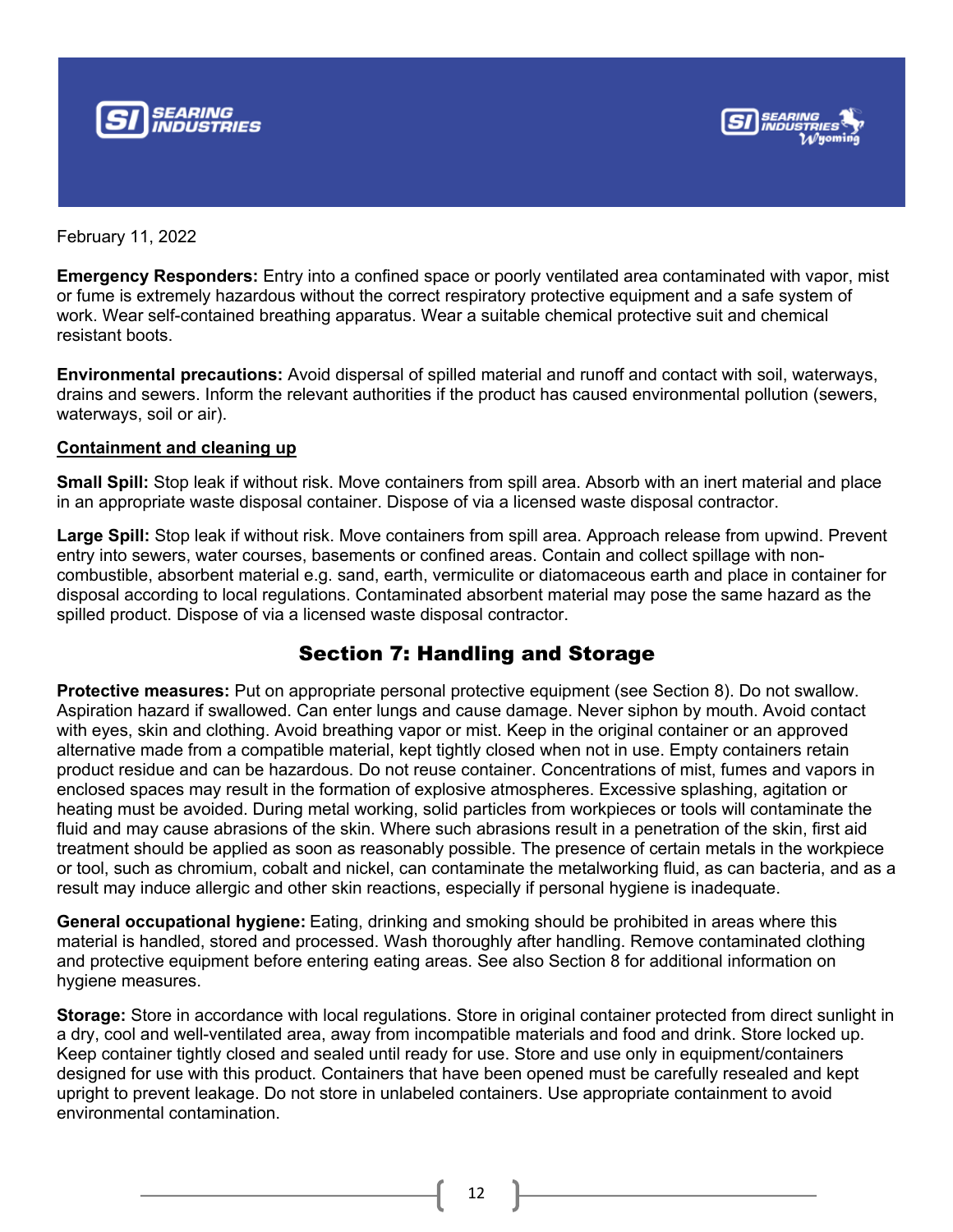



### Section 8: Exposure Controls/Personal Protection

| <b>Occupational exposure limits</b><br><b>Ingredient Name</b>           | <b>Exposure Limits</b>                                                                                                                                                                                                    |
|-------------------------------------------------------------------------|---------------------------------------------------------------------------------------------------------------------------------------------------------------------------------------------------------------------------|
| Lubricating oils (petroleum), C15-30, hydrotreated<br>neutral oil-based | <b>ACGIH TLV (United States).</b><br>TWA: $5mg/m3$ 8 hours. Issued/ Revised: 11/2009<br>Form: Inhalable fraction<br><b>OSHA PEL (United States).</b>                                                                      |
|                                                                         | TWA: 5mg/m <sup>3</sup> 8 hours. Issued/Revised: 6/1993                                                                                                                                                                   |
| Distillates (petroleum), hydrotreated heavy naphthenic                  | <b>ACGIH TLV (United States).</b><br>TWA: 5mg/m <sup>3</sup> 8 hours. Issued/ Revised: 11/2009<br>Form: Inhalable fraction<br><b>OSHA PEL (United States).</b><br>TWA: 5mg/m <sup>3</sup> 8 hours. Issued/Revised: 6/1993 |
| Calcium bis(dinonylnaphthalenesulphonate)                               | None.                                                                                                                                                                                                                     |
| Distillates (petroleum), solvent-dewaxed light<br>paraffinic            | <b>ACGIH TLV (United States).</b><br>TWA: 5mg/m <sup>3</sup> 8 hours. Issued/ Revised: 11/2009<br>Form: Inhalable fraction<br><b>OSHA PEL (United States).</b><br>TWA: 5mg/m3 8 hours. Issued/Revised: 6/1993             |
| Amine neutralized amino carboxylic acids                                | None.                                                                                                                                                                                                                     |
| 2-(2-butoxyethoxy) ethanol                                              | <b>ACGIH TLV (United States).</b><br>TWA: 10 ppm 8 hours. Issued/ Revised: 3/2012<br>Form: Inhalable fraction and vapor                                                                                                   |

While specific OELs for certain components may be shown in this section, other components may be present in any mist, vapor or dust produced. Therefore, the specific OELs may not be applicable to the product as a whole and are provided for guidance only.

All activities involving chemicals should be assessed for their risks to health, to ensure exposures are adequately controlled. Personal protective equipment should only be considered after other forms of control measures (e.g. engineering controls) have been suitably evaluated. Personal protective equipment should conform to appropriate standards, be suitable for use, be kept in good condition and properly maintained. Your supplier of personal protective equipment should be consulted for advice on selection and appropriate standards. For further information contact your national organization for standards. Provide exhaust ventilation or other engineering controls to keep the relevant airborne concentrations below their respective occupational exposure limits. The final choice of protective equipment will depend upon a risk assessment. It is important to ensure that all items of personal protective equipment are compatible.

Emissions from ventilation or work process equipment should be checked to ensure they comply with the requirements of environmental protection legislation. In some cases, fume scrubbers, filters or engineering modifications to the process equipment will be necessary to reduce emissions to acceptable levels.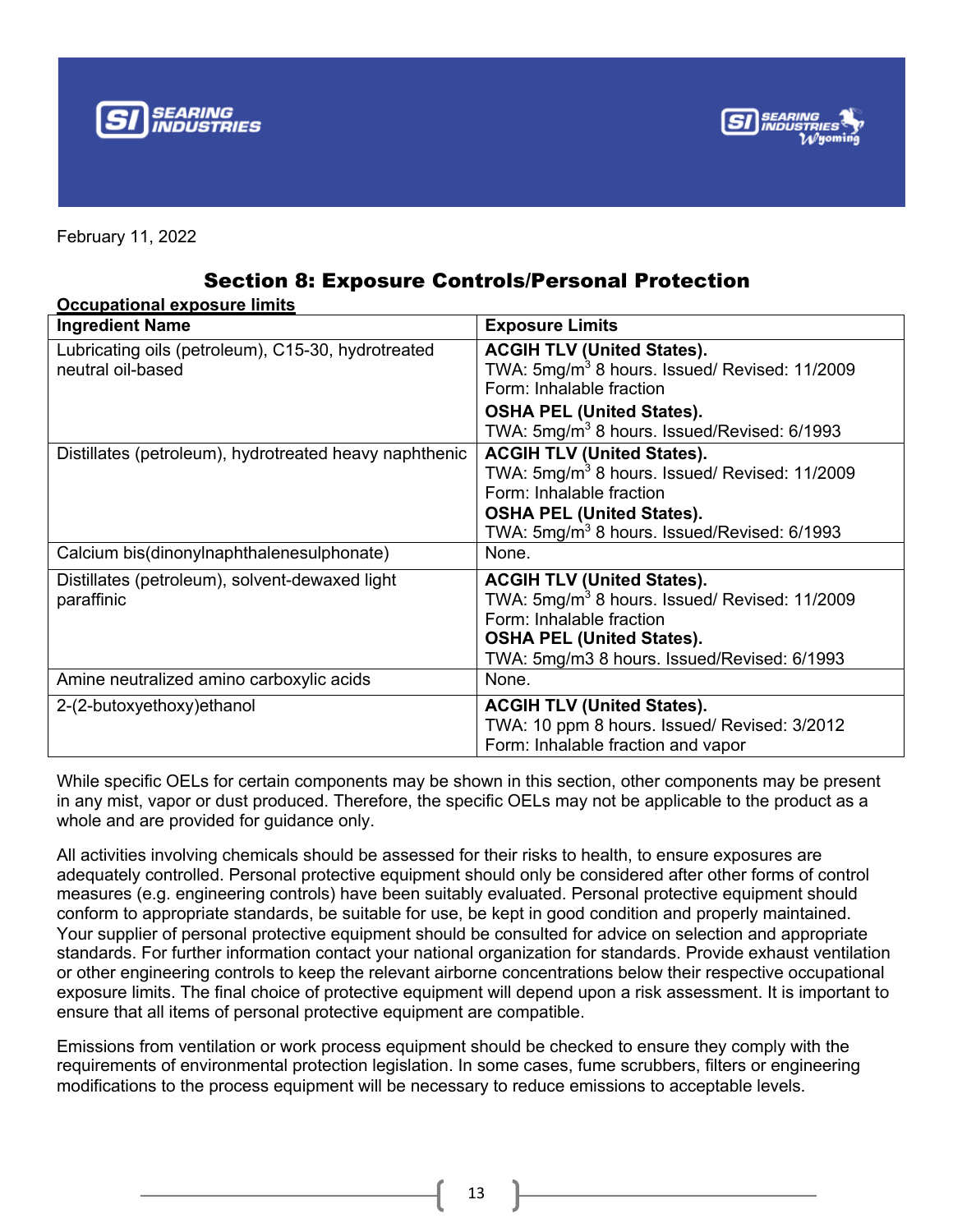



#### **Individual protection measures**

**Hygiene measures:** Wash hands, forearms and face thoroughly after handling chemical products, before eating, smoking and using the lavatory and at the end of the working period. Appropriate techniques should be used to remove potentially contaminated clothing. Wash contaminated clothing before reusing. Ensure that eyewash stations and safety showers are close to the workstation location. **Eye/face protection:** Safety glasses with side shields.

**Hand protection:** Wear protective gloves if prolonged or repeated contact is likely. Wear chemical resistant gloves (Nitrile gloves). The correct choice of protective gloves depends upon the chemicals being handled, the conditions of work and use, and the condition of the gloves (even the best chemically resistant glove will break down after repeated chemical exposures). Most gloves provide only a short time of protection before they must be discarded and replaced. Because specific work environments and material handling practices vary, safety procedures should be developed for each intended application. Gloves should therefore be chosen in consultation with the supplier/manufacturer and with a full assessment of the working conditions.

**Body protection:** Use of protective clothing is good industrial practice. Personal protective equipment for the body should be selected based on the task being performed and the risks involved and should be approved by a specialist before handling this product. Cotton or polyester/cotton overalls will only provide protection against light superficial contamination that will not soak through to the skin. Overalls should be laundered on a regular basis. When the risk of skin exposure is high (e.g. when cleaning up spillages or if there is a risk of splashing) then chemical resistant aprons and/or impervious chemical suits and boots will be required.

**Other skin protection:** Appropriate footwear and any additional skin protection measures should be selected based on the task being performed and the risks involved and should be approved by a specialist before handling this product.

**Respiratory protection:** In case of insufficient ventilation, wear suitable respiratory equipment. For protection against metal working fluids, respiratory protection that is classified as "resistant to oil" (class R) or oil proof (class P) should be selected where appropriate. Depending on the level of airborne contaminants, an airpurifying, half-mask respirator (with HEPA filter) including disposable (P- or R-series) (for oil mists less than 50mg/m3), or any powered, air-purifying respirator equipped with hood or helmet and HEPA filter (for oil mists less than 125 mg/m3). Where organic vapours are a potential hazard during metalworking operations, a combination particulate and organic vapour filter may be necessary. The correct choice of respiratory protection depends upon the chemicals being handled, the conditions of work and use, and the condition of the respiratory equipment. Safety procedures should be developed for each intended application. Respiratory protection equipment should therefore be chosen in consultation with the supplier/manufacturer and with a full assessment of the working conditions.

### Section 9: Physical and Chemical Properties

#### **Appearance**

**Physical State:** Liquid **Color:** Yellow. [Light] **Odor:** Not available **Odor threshold:** Not available **pH:** Not available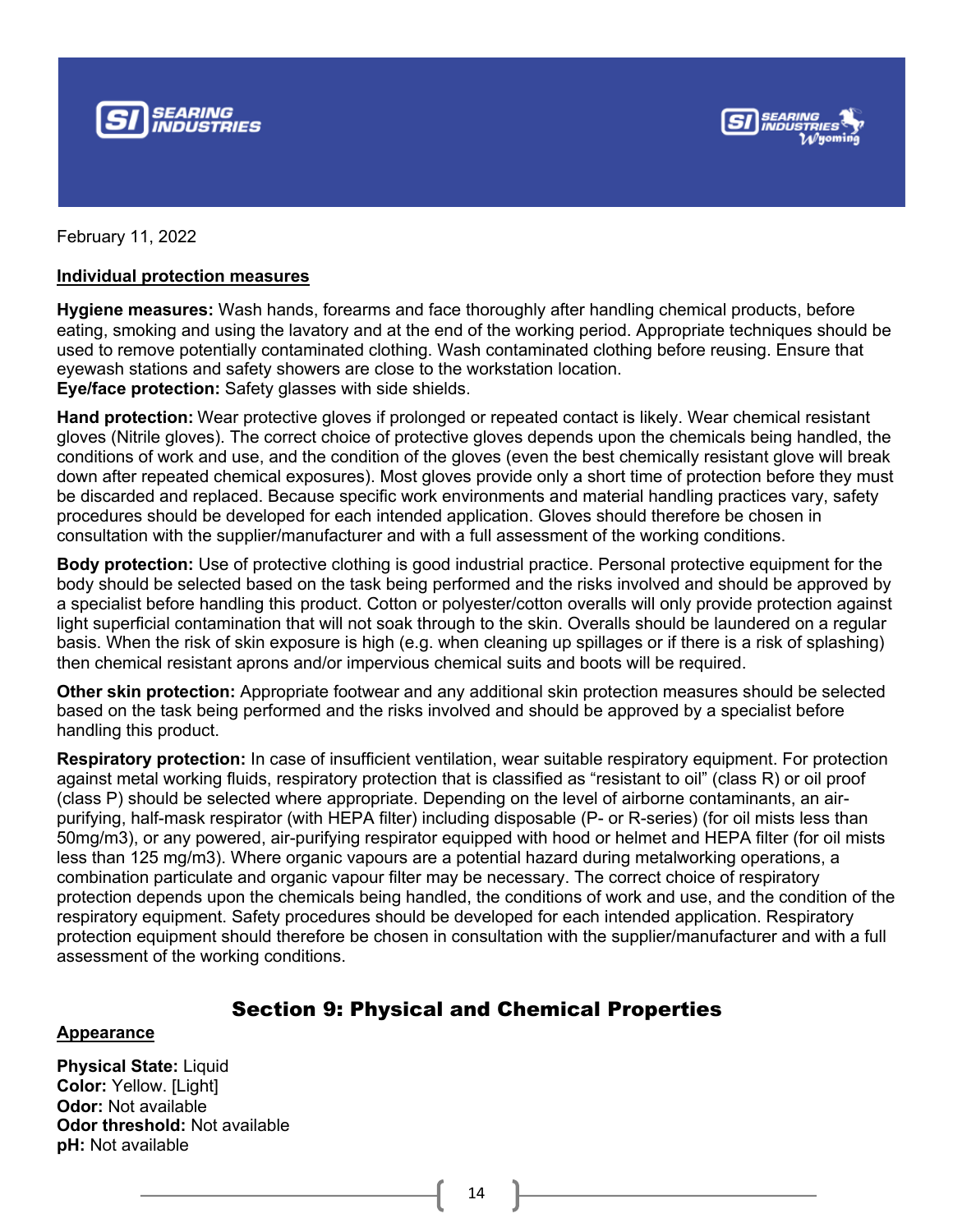



**Melting point:** Not available **Boiling point:** Not available **Flash point:** Open cup: 168.3°C (334.9°F) [Cleveland] **Evaporation rate:** Not available **Flammability (solid, gas):** Not applicable. Based on – Physical state. **Lower and upper explosive (flammable) limits:** Not available **Vapor pressure:** Not available **Vapor density:** Not available **Density:** <1000 kg/m $3$  (<1 g/cm $3$ ) at 15 $^{\circ}$ C **Solubility:** Insoluble in water. **Partition coefficient:** Not available. **n-octanol/water Auto-ignition temperature:** Not available. **Viscosity:** Kinematic: 14mm<sup>2</sup>/s (14 cSt) at 40°C

### Section 10: Stability and Reactivity

**Reactivity:** No specific test data available for this product. Refer to Conditions to avoid and Incompatible materials for additional information.

**Chemical Stability:** The product is stable.

**Possibility of hazardous reactions:** Under normal conditions of storage and use, hazardous reactions will not occur. Under normal conditions of storage and use, hazardous polymerization will not occur.

**Conditions to avoid:** Avoid all possible sources of ignition (spark or flame).

**Incompatible materials:** Reactive or incompatible with the following materials: oxidizing materials.

**Hazardous decomposition products:** Under normal conditions of storage and use, hazardous decomposition products should not be produced.

### Section 11: Toxicological Information

#### **Aspiration Hazard**

| <b>Name</b>               | <b>Result</b>                   |
|---------------------------|---------------------------------|
| Base oil – highly refined | Aspiration Hazard -<br>Category |

**Routes of exposure:** Routes of entry anticipated: Dermal, Inhalation.

#### **Potential Acute Health Effects**

**Eye contact:** No known significant effects or critical hazards. **Skin contact:** No known significant effects or critical hazards. **Inhalation:** Vapor inhalation under ambient conditions is not normally a problem due to low vapor pressure. **Ingestion:** Aspiration hazard if swallowed -- harmful or fatal if liquid is aspirated into lungs.

#### **Symptoms related to the physical, chemical, and toxicological characteristics**

**Eye contact:** No specific data.

**Skin contact:** Adverse symptoms may include irritation, dryness, and cracking.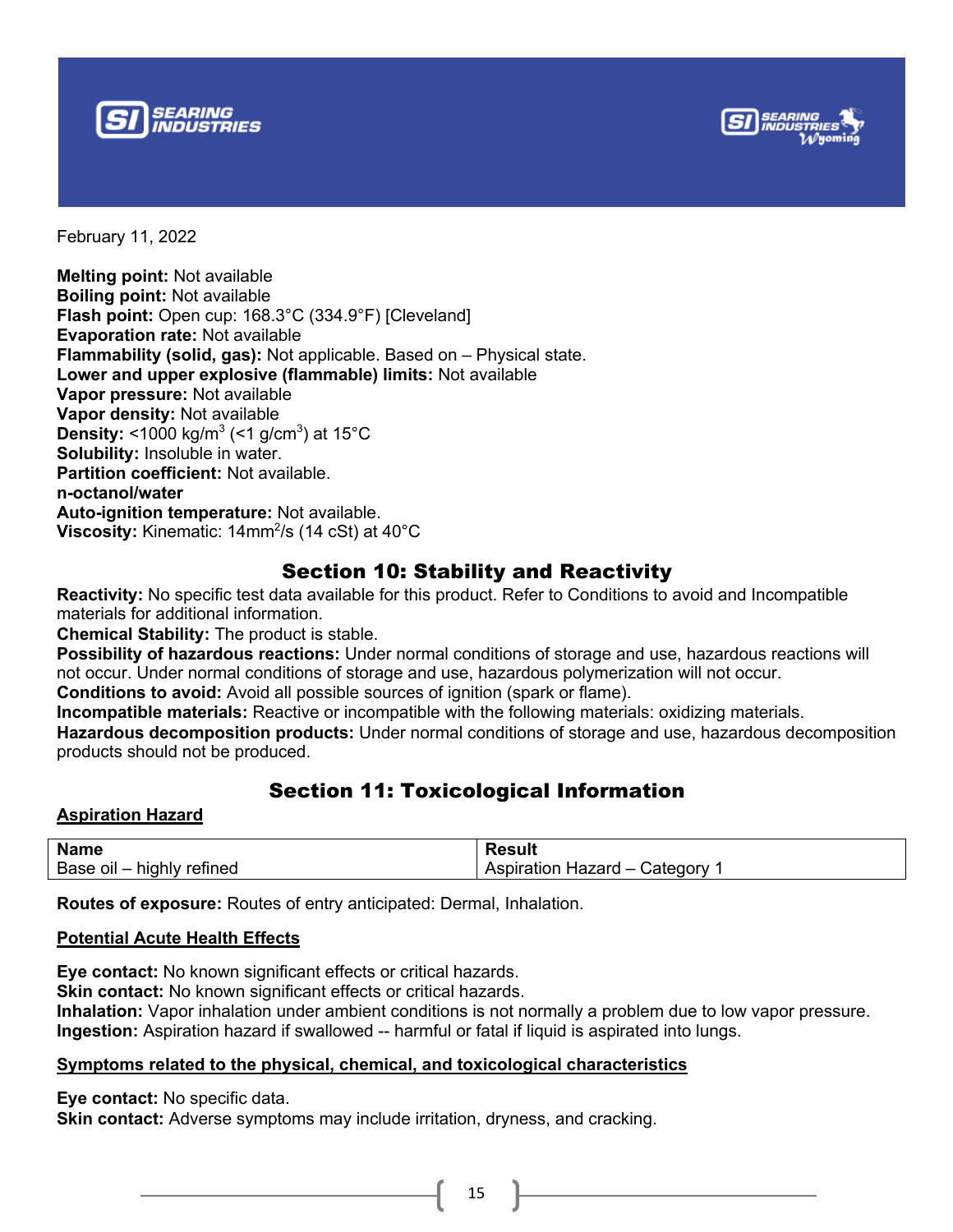



**Inhalation:** May be harmful by inhalation if exposure to vapor, mists or fumes resulting from thermal decomposition products occurs.

**Ingestion:** Adverse symptoms may include nausea or vomiting.

#### **Delayed and immediate effects and also chronic effects from short term and long term exposure**

**Short Term Exposure Potential immediate effects:** Not available **Potential delayed effects:** Not available

**Long Term Exposure Potential immediate effects:** Not available **Potential delayed effects:** Not available

#### **Potential chronic health effects**

**General:** No known significant effects or critical hazards. **Carcinogenicity:** No known significant effects or critical hazards. **Mutagenicity:** No known significant effects or critical hazards. **Teratogenicity:** No known significant effects or critical hazards. **Developmental effects:** No known significant effects or critical hazards. **Fertility Effects:** No known significant effects or critical hazards.

#### **Acute Toxicity Estimates**

| Route  | TE Value<br>.                 |
|--------|-------------------------------|
| Dermal | 276400<br>mq/ka<br>. .<br>. . |

### Section 12: Ecological Information

**Toxicity:** No testing has been performed by manufacturer. **Persistence and degradability:** Expected to be biodegradable. **Bioaccumulative potential:** Not available

#### **Mobility in soil**

**Soil/water partition coefficient (Koc):** Not available **Mobility:** Non-volatile. Liquid. Insoluble in water. **Other adverse effects:** No known significant effects or critical hazards.

### Section 13: Disposal Considerations

#### **Disposal Methods**

The generation of waste should be avoided or minimized wherever possible. Significant quantities of waste product residues should not be disposed of via the foul sewer but processed in a suitable effluent treatment plant. Dispose of surplus and non-recyclable products via a licensed waste disposal contractor. Disposal of this product, solutions and any by-products should at all times comply with the requirements of environmental protection and waste disposal legislation and any regional local authority requirements. Waste packaging should be recycled. Incineration or landfill should only be considered when recycling is not feasible. This material and its container must be disposed of in a safe way. Care should be taken when handling emptied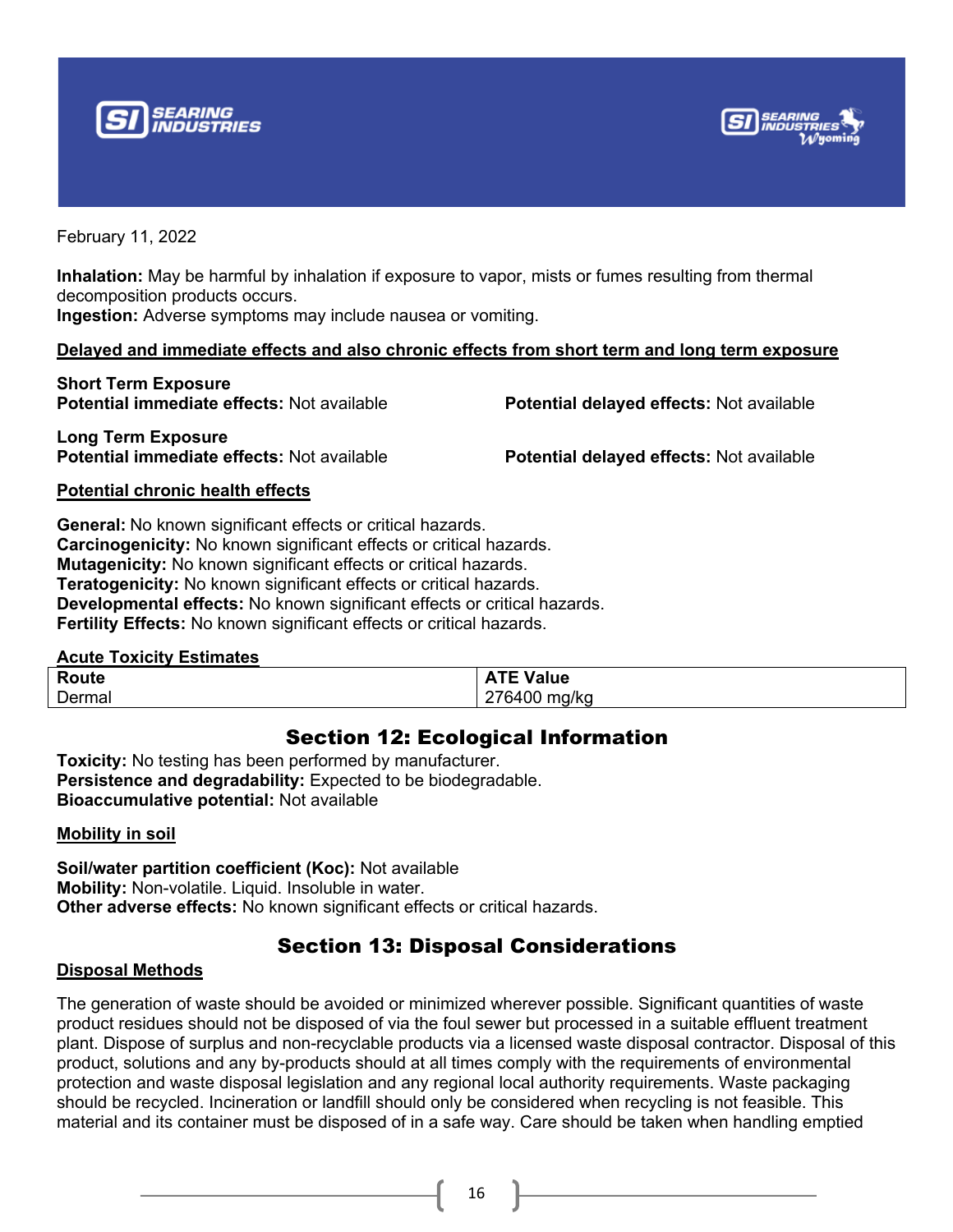



containers that have not been cleaned or rinsed out. Empty containers or liners may retain some product residues. Avoid dispersal of spilled material and runoff and contact with soil, waterways, drains and sewers.

|                           | <b>DOT Classification</b> | <b>TDG Classification</b> | <b>IMDG</b>   | <b>IATA</b>   |
|---------------------------|---------------------------|---------------------------|---------------|---------------|
| <b>UN Number</b>          | Not Regulated             | Not Regulated             | Not Regulated | Not Regulated |
| <b>UN Proper Shipping</b> |                           |                           |               |               |
| Name                      |                           |                           |               |               |
| <b>Transport Hazard</b>   |                           |                           |               |               |
| <b>Class</b>              |                           |                           |               |               |
| Packing Group             |                           |                           |               |               |
| Environmental             | <b>No</b>                 | No                        | No            | No.           |
| Hazards                   |                           |                           |               |               |
| Additional                |                           |                           |               |               |
| Information               |                           |                           |               |               |

### Section 14: Transport Information

#### **Special precautions for user:** Not Available

**Transport in bulk according to Annex II of MARPOL 73/78 and the IBC Code:** Not available

### Section 15: Regulatory Information

#### **U.S. Federal regulations**

**United States Inventory (TSCA 8b):** All components are listed or exempted.

#### **SARA 302/304**

**Composition/information on ingredients**: No products were found.

#### **SARA 311/312**

**Classification:** Not applicable.

#### **SARA 313**

|                              | <b>Product Name</b>       | <b>CAS Number</b> | <b>Concentration</b> |
|------------------------------|---------------------------|-------------------|----------------------|
| Form R – Reporting           | 2-(2-butoxyethoxy)ethanol | 112-34-5          | $0.99 - 1$           |
| <b>Requirements</b>          |                           |                   |                      |
| <b>Supplier Notification</b> | 2-(2-butoxyethoxy)ethanol | 112-34-5          | $0.99 - 1$           |

SARA 313 notifications must not be detached from the SDS and any copying and redistribution of the SDS shall include copying and redistribution of the notice attached to copies of the SDS subsequently redistributed.

#### **State regulations**

**Massachusetts:** The following components are listed: OIL MIST, MINERAL; OIL MIST, MINERAL; MINERAL OIL, PETROLEUM DISTILLATES, SOLVENT-DEWAXED LIGHT PARAFFINIC

**New Jersey:** The following components are listed: GLYCOL ETHERS

**Pennsylvania:** None of the components are listed.

**California Prop. 65:** This product does not require a Safe Harbor warning under California Prop. 65.

#### **Other regulations**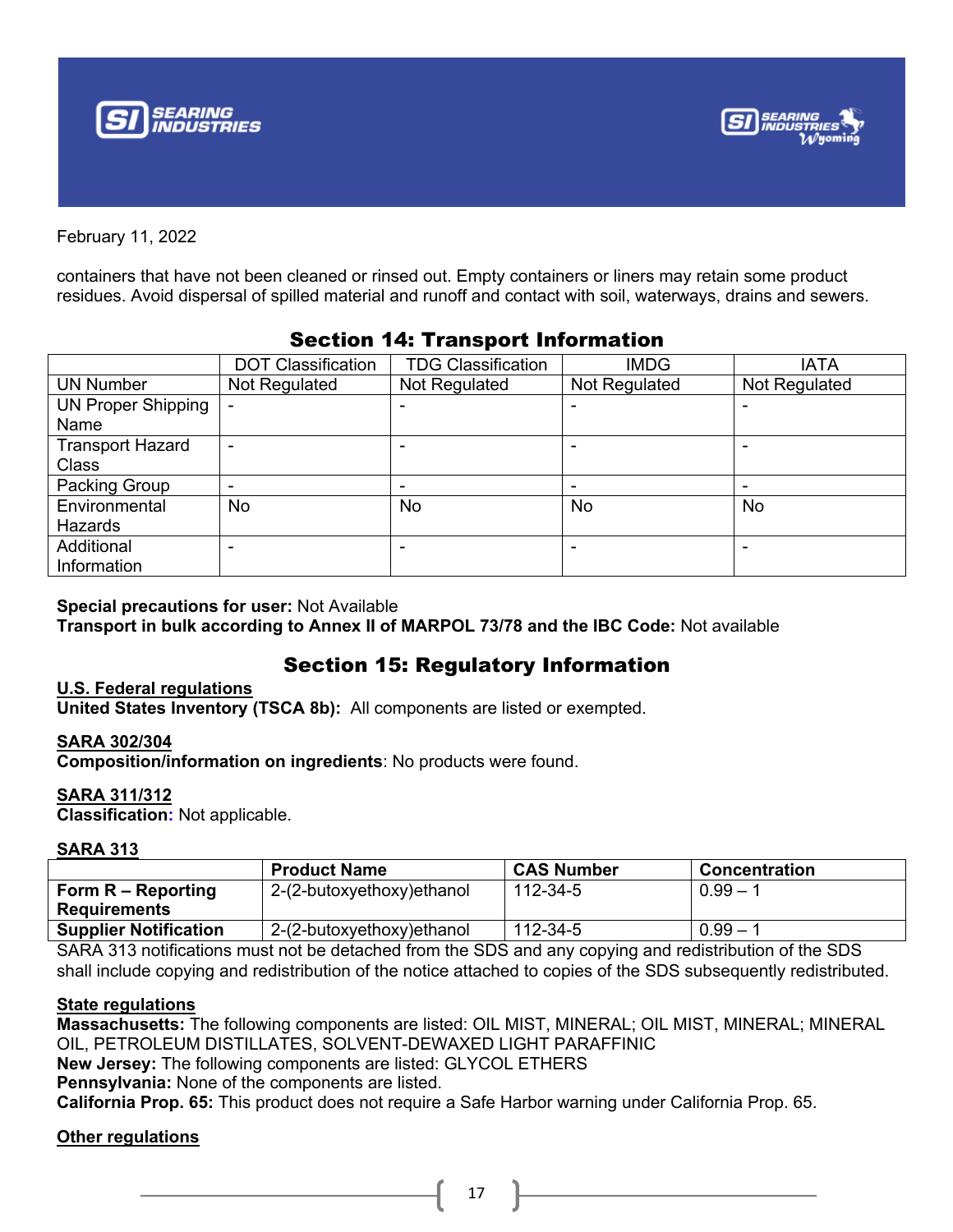



**Australia inventory (AICS):** All components are listed or exempted. **Canada inventory:** At least one component is not listed in DSL but all such components are listed in NDSL. **China inventory (IECSC):** All components are listed or exempted.

**Japan inventory (ENCS):** All components are listed or exempted.

**Korea inventory (KECI):** All components are listed or exempted.

**Philippines inventory (PICCS):** All components are listed or exempted.

**Taiwan inventory (CSNN):** Not determined.

**REACH Status:** For the REACH status of this product, please consult your company contact, as identified in Section 1.

### Section 16: Other Information



**History**

```
Date of issue: 12/07/2021
Date of previous issue: 12/01/2020
Key to abbreviations: ACGIH = American Conference of Industrial Hygienists
                        ATE = Acute Toxicity Estimate
                        BCF = Bioconcentration Factor
                        CAS Number = Chemical Abstracts Service Registry Number
                        GHS = Globally Harmonized System of Classification and Labelling of Chemicals
                        IATA = International Air Transport Association
                        IBC = Intermediate Bulk Container
                        IMDG = International Maritime Dangerous Goods
                        LogPow = logarithm of the octanol/water partition coefficient
                        MARPOL 73/78 = International Convention for the Prevention of Pollution from Ships,
                        1973 as modified by the Protocol of 1978. ("Marpol" = marine pollution)
                        OEL = Occupational Exposure Limit
                        SDS = Safety Data Sheet
                        STEL = Short term exposure limit
                        TWA = Time weighted average
                        UN = United Nations
                        UN Number = United Nations Number, a four digit number assigned by the United
                        Nations Committee of Experts on the Transport of Dangerous Goods.
                        Varies = may contain one or more of the following 64741-88-4, 64741-89-5, 64741-95-3, 
                        64741-96-4, 64742-01-4, 64742-44-5, 64742-45-6, 64742-52-5, 64742-53-6, 64742-54-7,
```